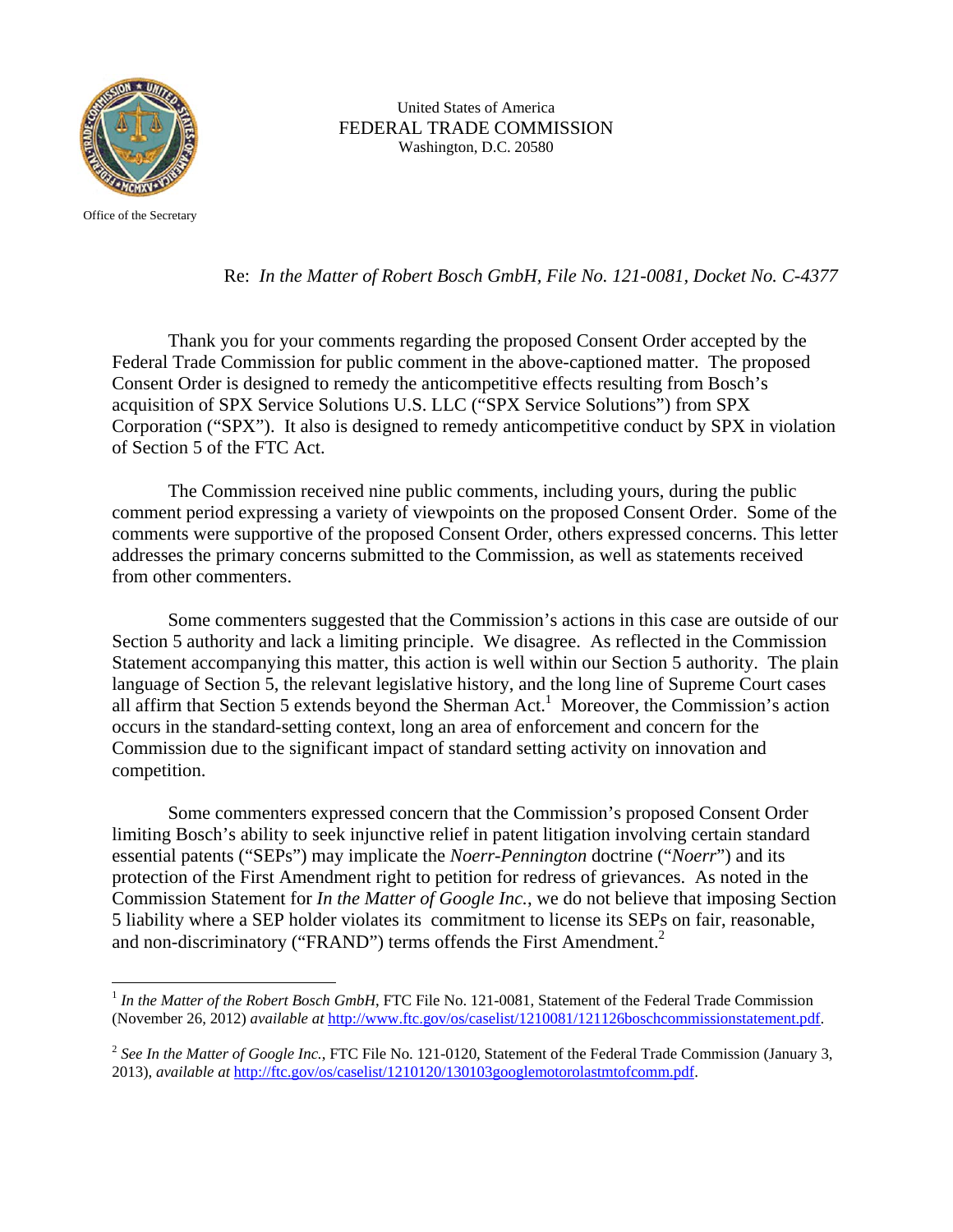Federal Trade Commission Response To Commenters Page 2

 Here, Bosch's predecessor, SPX, made a commitment to the standard setting organization, SAE International ("SAE"), to license its SEPs on FRAND terms. The Commission had reason to believe that in doing so, SPX willingly gave up its right to seek injunctive relief against a willing licensee. SPX nonetheless sought injunctions against implementers of the SAE standard that incorporated SPX's patented technology. In these circumstances, imposing Section 5 liability "simply requires those making promises to keep them. . ."<sup>3</sup> and does not offend the First Amendment or the *Noerr* doctrine.<sup>4</sup>

Some commenters expressed concern that prohibiting injunctions through a Section 5 consent order could undermine the role of federal courts and the International Trade Commission (ITC). We disagree. The statutory role the Federal courts and the ITC play in patent disputes does not preclude the Commission from exercising its independent authority under Section 5 of the FTC Act, nor does the Commission's action undermine the separate authority of these other institutions.<sup>5</sup> When, as here, private contractual and patent disputes have a significant bearing on the competitive dynamics of the marketplace, it is appropriate for the Commission to intervene. Indeed, the competitive implications of the standard setting process led the Commission to use its authority here – as it has for nearly 20 years – to safeguard the integrity of the process. When implementers cannot rely on a standard-essential patent holder's commitment to license on FRAND terms, this can create market uncertainty and result in economic harm to consumers. The Commission was created to address harm to consumers and the competitive process – the behavior at issue in this matter -- and this enforcement action falls squarely within our statutory authority.

 Some commenters suggested that Bosch lacked adequate incentive to negotiate in its own interests regarding the standard-essential patents because the company wanted to settle the matter with the FTC and complete its acquisition of SPX. The Commission has no reason to believe that Bosch lacked the incentive and means to fully represent its own interests in this matter. Although not a litigated matter, Bosch and SPX were represented by competent counsel throughout the FTC's investigation and negotiations leading to the proposed Consent Order. During extensive negotiations with FTC staff, Bosch and SPX, armed with full knowledge of SPX's pre-acquisition conduct, evaluated the Commission's concerns and applicable law, and determined that entering into the Proposed Order at that time was in their best interests.

 $\overline{a}$ 

<sup>3</sup> *Cohen v. Cowles Media Co.*, 501 U.S. 663, 670-71 (1991).

<sup>4</sup> *See supra* note 2 at 5 n. 15 (citing *Powertech Technology, Inc. v. Tessera,* Inc., 872 F. Supp. 2d 924, 931-32, (N.D. Cal. 2012) (holding that when the patent holder had contracted away its rights to bring claims before the United States International Trade Commission, a challenge to a breach of that commitment was not barred by Noerr)),

<sup>&</sup>lt;sup>5</sup> See Prepared Statement of the Federal Trade Commission, United States Senate Committee on the Judiciary, "Oversight of the Impact on Competition of Exclusion Orders to Enforce Standard Essential Patents," July 11, 2012, *available at* http://www.ftc.gov/os/testimony/120711standardpatents.pdf.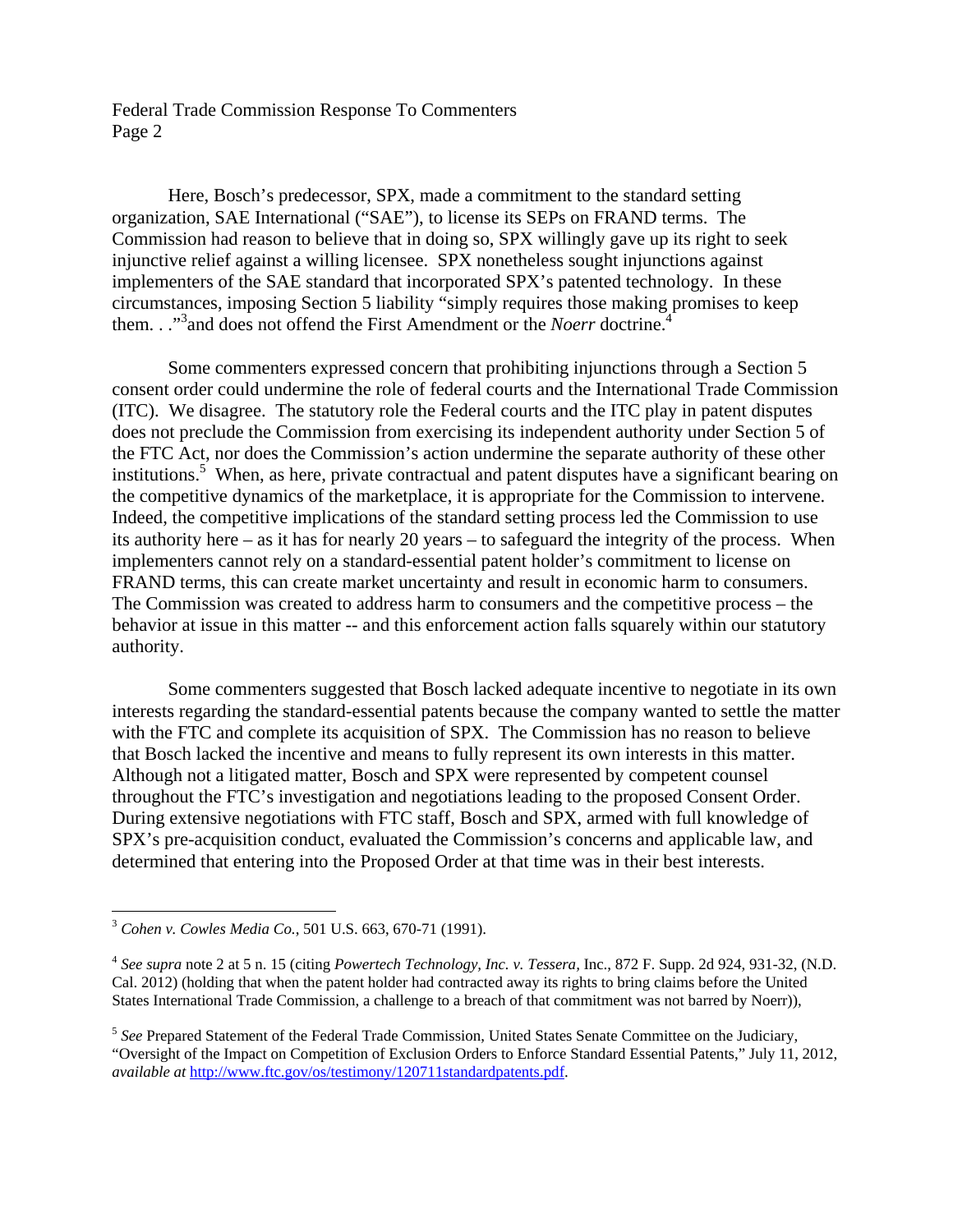Federal Trade Commission Response To Commenters Page 3

 $\overline{a}$ 

 Some commenters expressed concern that the risk of hold-up actually is not a factor in patent licensing negotiations. We disagree. The Commission has ample justification for taking action where it has reason to believe that conduct will facilitate patent hold up in the standardsetting context. The threat of an injunction or exclusion order distorts the bargaining dynamic between the owner of a standard-essential patent and a potential licensee in a way that undermines the procompetitive goals of the FRAND agreement. As the Commission noted in its recent statement to the ITC, "[T]he threat of an exclusion order may allow the holder of a [F]RAND-encumbered SEP to realize royalty rates that reflect patent hold-up, rather than the value of the patent relative to alternatives, which could raise prices to consumers while undermining the standard setting process."<sup>6</sup>

 Some commenters expressed concern that providing royalty-free licenses to industry participants other than Mahle, the buyer of the divested Bosch ACRRR assets, went beyond what is appropriate to settle this case. The Commission considered this issue in the course of resolving the case, but determined this remedy to be appropriate, and continues to believe that it is appropriate, due to the particular facts of the case. Specifically, prior to the merger, Bosch and two other competitors were defendants in a patent infringement lawsuit brought by SPX involving potentially standard-essential patents. As a result of the merger, Bosch acquired the SPX patents. As part of the divestiture, Bosch chose to license the SPX patents to the buyer of its ACRRR business, Mahle, on a royalty free basis. Without a similar license to the other codefendants and other market participants, a license solely to Mahle risked creating an inappropriate distortion of the pre-merger market and thus a remedy that would have been inequitable in application. Accordingly, the Commission required, and Bosch agreed, to license other market participants on the same terms that it agreed to license Mahle.

Some commenters raised concerns that the patents to be licensed have not been litigated and found to be standard-essential. This is true, but provides no reason to modify the consent. Bosch elected to resolve the investigation in this area by agreeing to royalty-free licenses before it would have been necessary for the Commission to assess the essentiality and/or validity of any of the patents at issue. Accordingly, the proposed Consent Order does not address infringement or validity of the patents-at-issue.

 Finally, some commenters expressed concern that documents and other information supporting the Commission's basis for the proposed Consent Order have not been made public. The Commission is not at liberty to publicly divulge or discuss in great detail most of the

<sup>&</sup>lt;sup>6</sup> Third Party United States Federal Trade Commission's Statement on the Public Interest filed on June 6, 2012 in *In re Certain Wireless Communication Devices, Portable Music & Data Processing Devices, Computers and Components Thereof*, Inv. No. 337-TA-745, *available at*  www.ftc.gov/os/2012/06/1206ftcwirelesscom.pdf and in *In re Certain Gaming and Entertainment\ Consoles, Related Software, and Components Thereof*, Inv. No. 337-TA- 752, *available at* http://www.ftc.gov/os/2012/06/1206ftcgamingconsole.pdf, at 3-4.